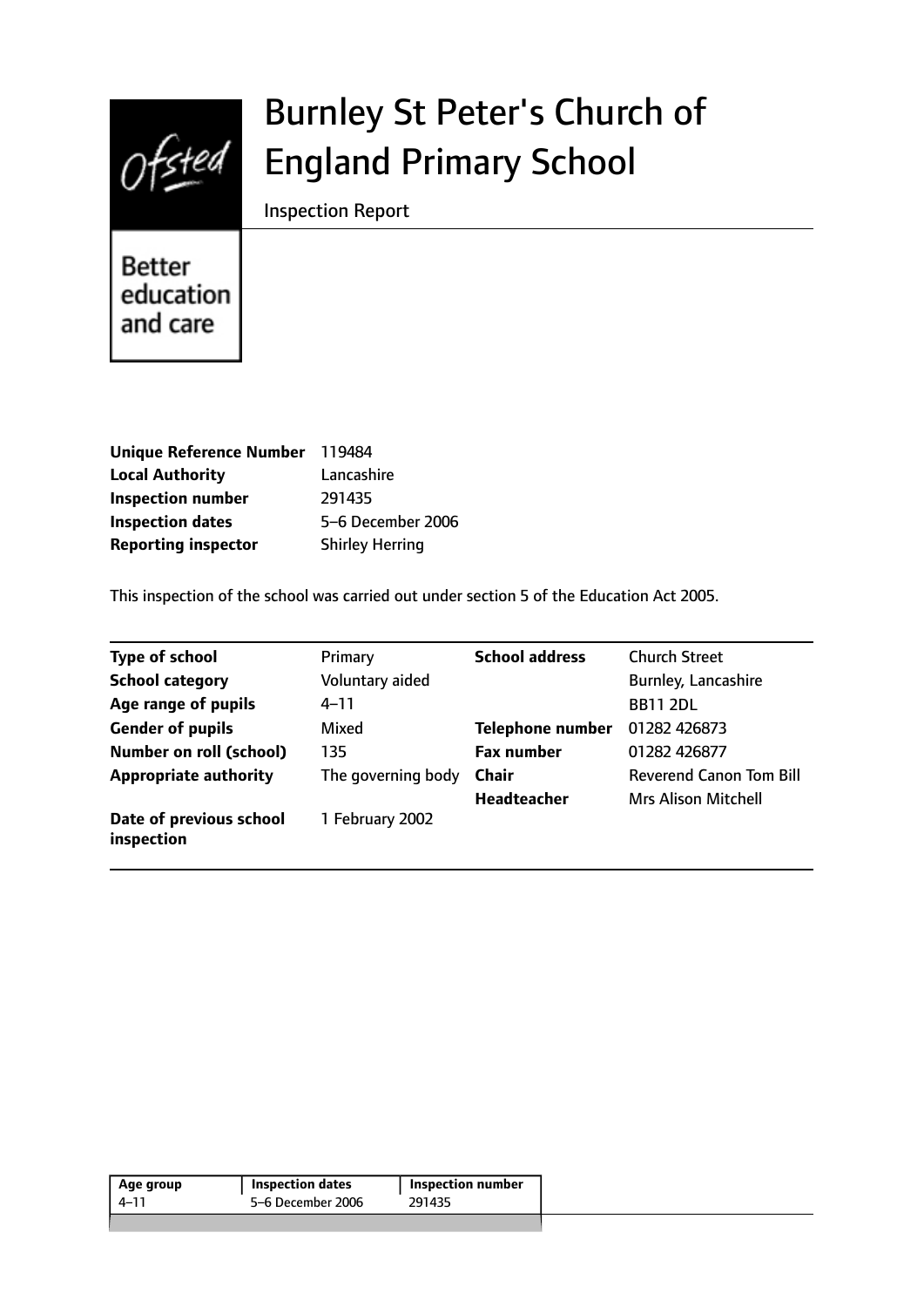© Crown copyright 2006

Website: www.ofsted.gov.uk

This document may be reproduced in whole or in part for non-commercial educational purposes, provided that the information quoted is reproduced without adaptation and the source and date of publication are stated.

Further copies of this report are obtainable from the school. Under the Education Act 2005, the school must provide a copy of this report free of charge to certain categories of people. A charge not exceeding the full cost of reproduction may be made for any other copies supplied.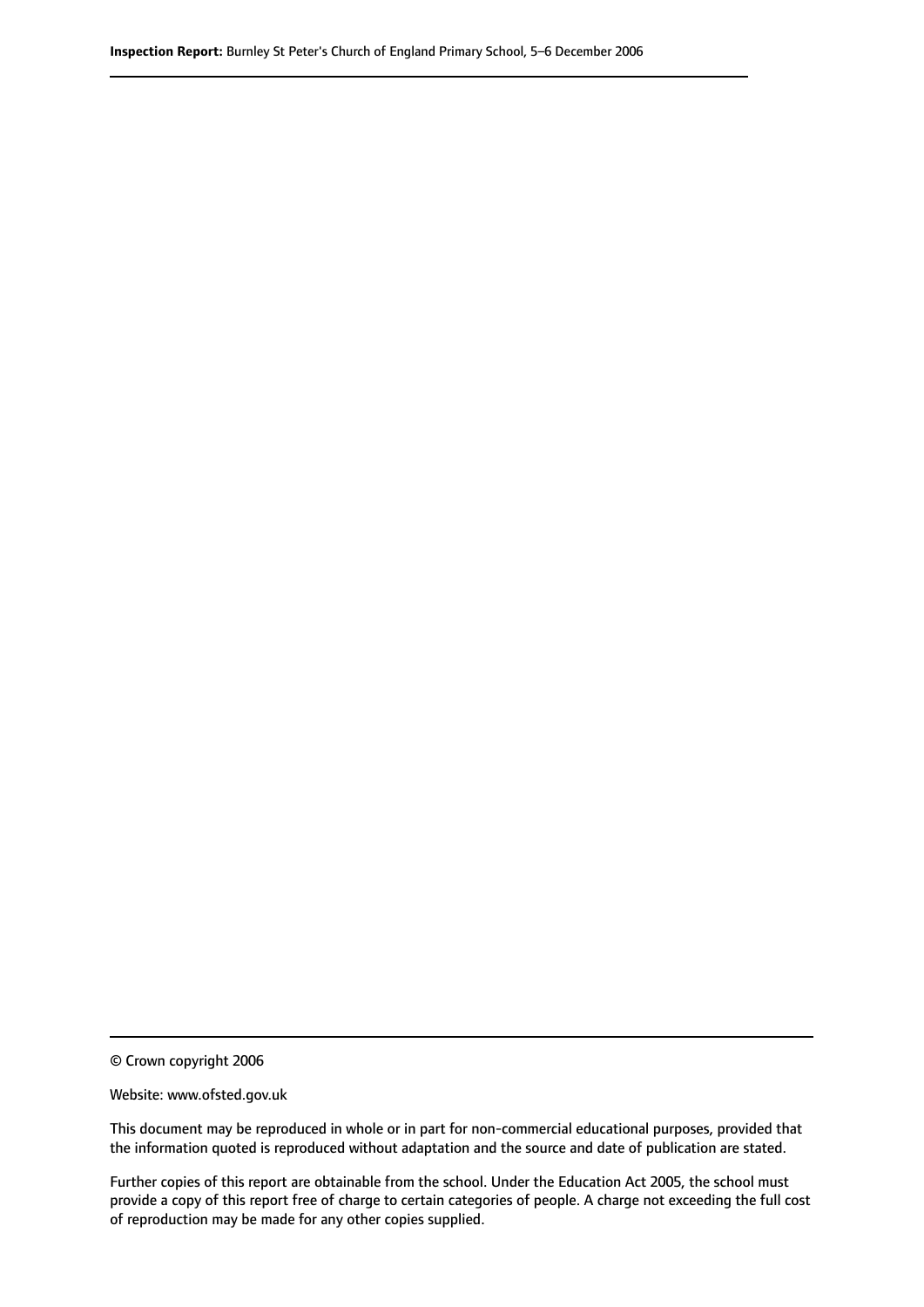# **Introduction**

The inspection was carried out by one Additional Inspector.

### **Description of the school**

Burnley St. Peter's is a smaller than average primary school serving an area of high social deprivation. A high proportion of pupils is eligible for free school meals. Approximately half of the pupils are from a White British background with a similar proportion of Pakistani or Bangladeshi origin. Many pupils have learning difficulties and disabilities and there are two cared for children. While English is an additional language of about half of the pupils, only a very small number are at the early stage of learning English. The school has links with the parish, the Excellence in Cities cluster, the Sure Start Nursery and with various colleges. The number of pupils who join or leave the school other than at the usual time is much higher than usual. The school operated without a permanent headteacher for two terms in the 2006 spring and summer terms. A new headteacher was appointed for September 2006.

#### **Key for inspection grades**

| Outstanding  |
|--------------|
| Good         |
| Satisfactory |
| Inadequate   |
|              |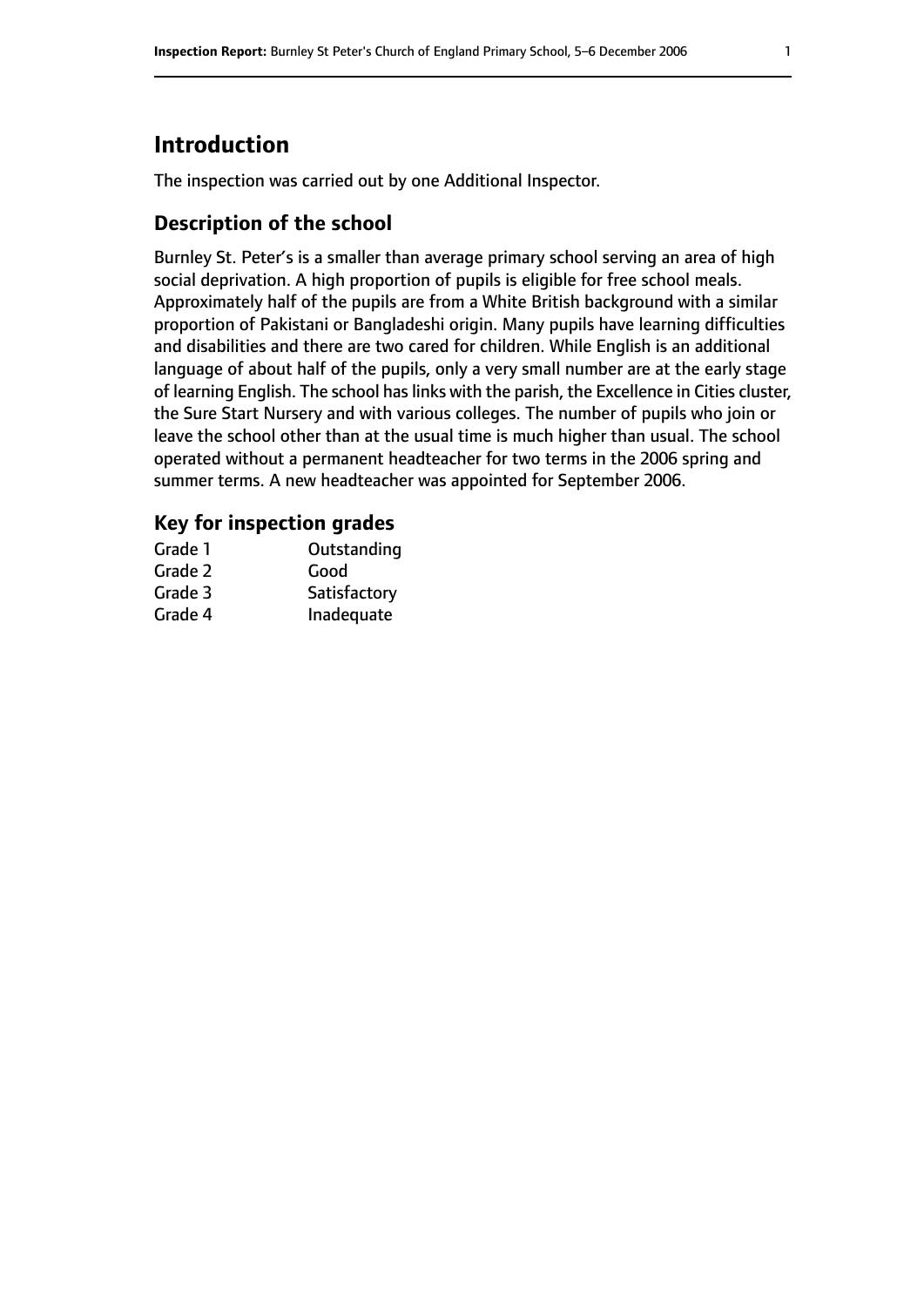# **Overall effectiveness of the school**

#### **Grade: 4**

In accordance with Section 13(3) of the Education Act, 2005, HMCI is of the opinion that this school requires significant improvement, because it is performing significantly less well than in all the circumstances it could be reasonably be expected to perform. The school is therefore given a notice to improve. Significant improvement is required in relation to achievement and standards and attendance. The school provides inadequate value for money.

Standards of attainment are low but they are showing clear signs of rising from the very low levels in 2005. The school's results that year in the national tests for 11-year-olds were poor and showed that the pupils' achievement was inadequate; indeed, it was in the lowest 1% of all schools nationally. Following this poor performance, the school responded well to the good support from the local authority to raise standards. Actions taken by the school resulted in an improvement in standards in 2006, and almost half of the pupils achieved the expected level in English and mathematics compared to around a fifth in 2005. Provision in the Foundation Stage is satisfactory and children make a sound start to their school life.

Leadership and management are satisfactory. The headteacher has set a clear agenda for improving standards, based on an accurate and realistic evaluation of the needs of the school. Actions taken have brought about improvements to the quality of teaching which is now is satisfactory. Sharply focused plans for lessons have resulted in more effective learning and work is more accurately matched to meet the needs of the majority of pupils. Pupils with learning difficulties and disabilities make satisfactory progress but, in some lessons, there is insufficient challenge for more able pupils and so they do not make as much progress as they could.

The school recognises that basic skills are weak and has devised a curriculum that places suitable emphasis on developing literacy and numeracy. However, although it is satisfactory overall, the curriculum does not provide enough opportunities for pupils to produce extended pieces of writing or to solve mathematical problems to improve their skills to a higher level. Newly appointed managers for literacy and numeracy are leading developments in their subject. They are working closely with local authority consultants to implement effective systems for assessing and tracking pupils' progress. The school can now identify potential underachievement in groups or individuals at an early stage and target any necessary support. The information from these systems shows clearly that most pupils have made satisfactory progress since September 2006; despite this improvement, standards remain low.

Pupils are supported and cared for well; as a result, their personal development is satisfactory. Pupils say they enjoy school, particularly creative aspects such as art club and drama. Pupils feel safe and are confident to tell an adult if anybody is calling names in the playground and say it is usually sorted out. They understand the value of a healthy lifestyle and sporting and physical activities such as aerobics are well attended. The school has introduced several initiatives to improve poor attendance, leading to some slight improvement, though attendance rates remain low.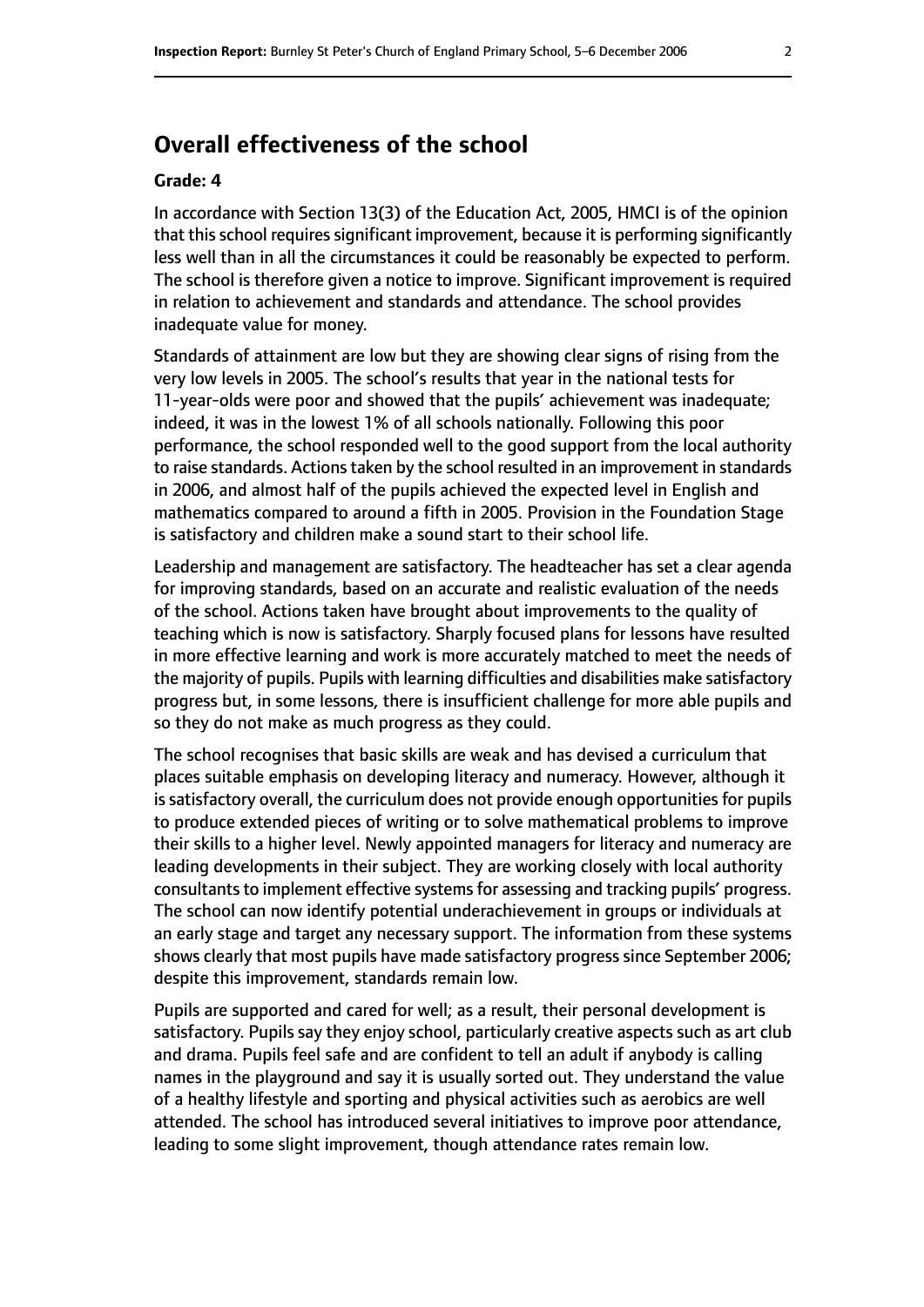The improvements over the last four terms have been accelerated this term as the headteacher leads the school forward with a realistic programme for development. Improvements in standards and in assessing and tracking pupils' progress and the slight improvement in attendance, show that the school has the capacity to improve further.

#### **What the school should do to improve further**

- Raise standards in English and mathematics by planning more opportunities for pupils to write extended pieces of writing and to solve problems.
- Increase the level of challenge for higher attaining pupils so that they achieve as well as they can.
- Work with parents to reduce the number of absences, including the number of extended holidays taken in term time.

## **Achievement and standards**

#### **Grade: 4**

Achievement is inadequate and standards are low. Children start school in the Reception class with skills that are well below those usual for their age. They make satisfactory progress in the Reception class but children's attainment is well below the national expectations when they move to Year 1.

In the 2005 national tests in Key Stage 1 the school's results were low in reading, writing and mathematics. Girls performed significantly better than boys who underachieved. The results for 2006 showed no overall improvement in the proportion of pupils reaching the expected level, though the performance of boys was better than the girls, reversing the previous position.

In Key Stage 2, following a declining trend over four years, the proportion of pupils attaining the expected standard for their age tumbled in 2005, with only approximately one pupil in five reaching the expected level in mathematics and English and no pupil achieving a higher Level 5 in either subject. The achievement of this group of pupils was very low, in the bottom 1% of schools in the country. Following these results, the school responded well to the extensive support given by the local authority. This resulted in an improvement in the school's results in English, mathematics and science in 2006. All the pupils in Year 6 reached the expected level in science though slightly fewer than half of the pupils reached the expected level in English or mathematics. The work of pupils currently in Year 2 and Year 6 shows that improvements to teachers' planning introduced by the headteacher have led to an increased rate of progress over the current term, although standards remain well below those expected nationally

Pupils with learning difficulties and disabilities, and cared for children are supported well in class and they are making sound progress, as do the very small number of pupils at an early stage of learning English.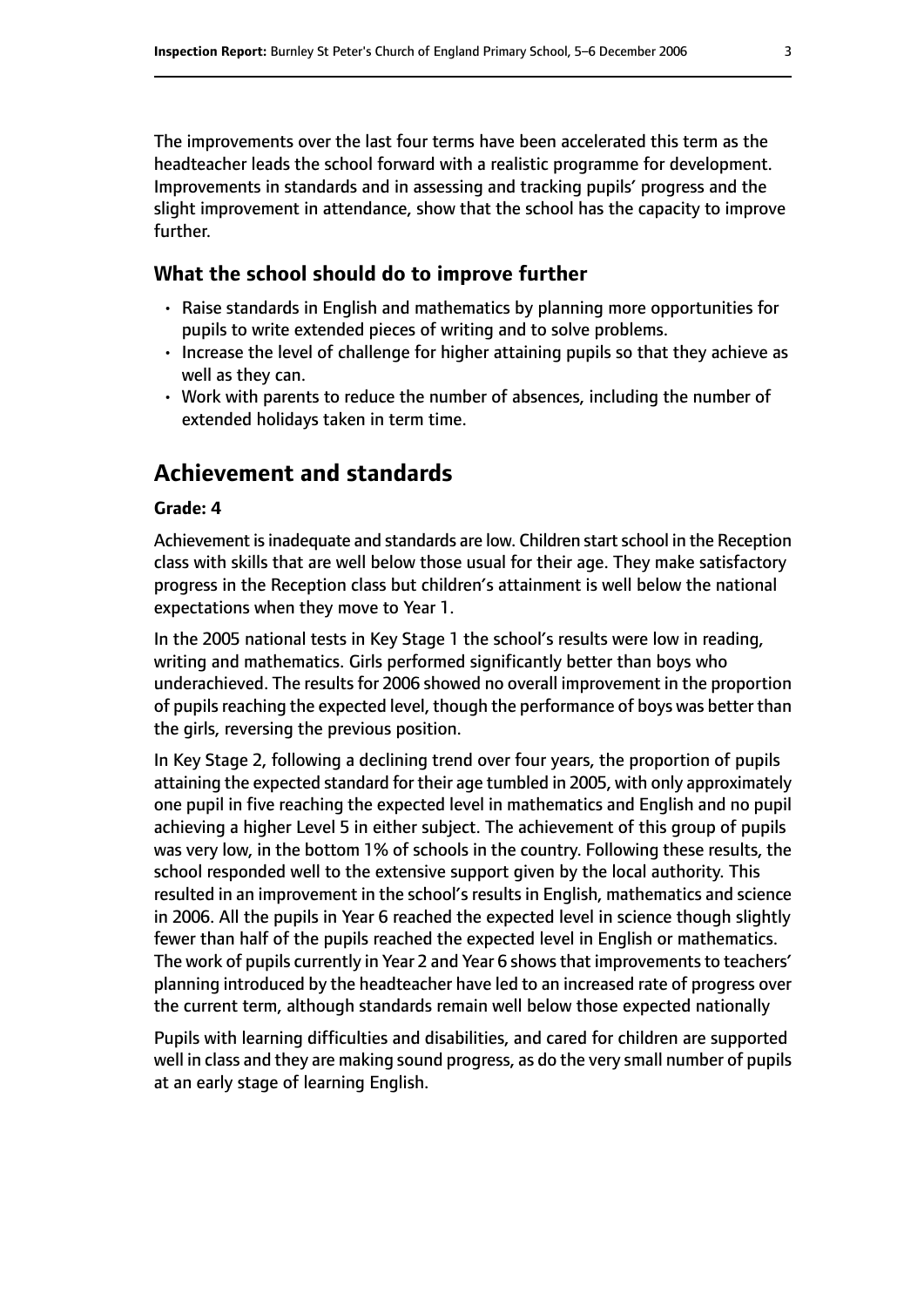# **Personal development and well-being**

#### **Grade: 3**

Personal development and well-being are satisfactory. A clear emphasis on developing personal, social and emotional development in the Reception class helps children to settle quickly into school life. Pupils enjoy school, and the after-school clubs are well attended. Pupils feel safe and are confident to tell an adult if anybody is unkind in the playground. Most pupils behave well and they understand the value of a healthy diet and join in sporting activities enthusiastically. They support many activities in the community, for example the school choir is in great demand to sing at various events over the Christmas period. A school council has been established this term to enable the pupils to make a structured contribution to the school community and they are currently discussing the purchase of new playground equipment. Pupils' low literacy and numeracy skills as they leave school do not prepare them well for later life.

Pupils' spiritual, moral, social and cultural development is good. Spiritual, moral and social awareness is based in the school's Christian tradition, while emphasising respect for pupils of different faiths. This is demonstrated by the links with the Burnley Building Bridges Project, which fosters links between the Christian and Moslem communities. Attendance is well below average. Initiatives introduced by the headteacher are having some effect but improvement is slow. While some families still take extended holidays in term time, some now include the normal holiday time to reduce the days they are absent from school.

# **Quality of provision**

#### **Teaching and learning**

#### **Grade: 3**

Teaching and learning are satisfactory. Recent improvements in lesson planning have resulted in improvements in learning. The purposes of lessons are clear in teachers' planning and are explained to the pupils, who have an increased understanding of what is expected of them. This is helping to improve the quality of their learning and stimulates their motivation to work hard. They take a keen interest in how successful they have been. Plans for lessons take account of the learning needs of most groups of pupils. Those who have learning difficulties and disabilities benefit from the skilful support they receive and make satisfactory progress. The small numbers of pupils who are learning English as an additional language also make satisfactory progress and benefit from the emphasis in many lessons on extending the pupils' vocabulary. In the large majority of lessons, pupils concentrate well, particularly if they are working closely with an adult. In some lessons there is insufficient challenge for higher attaining pupils and so they do not learn as well as they can. This is partly because they do not have sufficient opportunities to work independently to develop more advanced skills.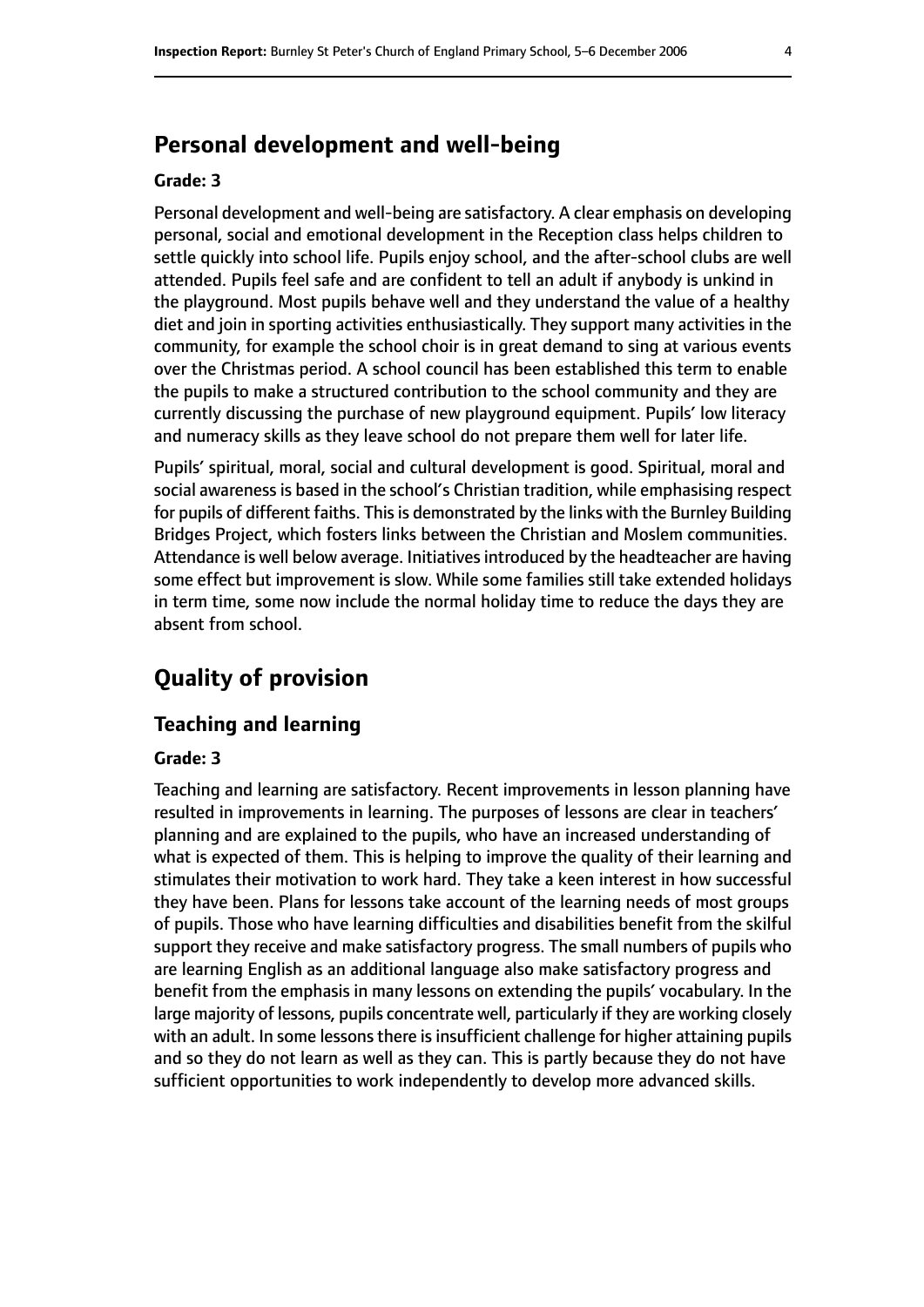#### **Curriculum and other activities**

#### **Grade: 3**

The curriculum issatisfactory. There is a suitable emphasis on developing basic literacy and numeracy skills. However, there are insufficient opportunities for pupils to develop their writing skills further by writing longer pieces in English lessons and in other subjects. Similarly, planned opportunities to develop a greater understanding of mathematics by investigating and solving problems are limited.

A new programme for personal, social and health education is making a good contribution to pupils' personal development. The school has good links with other agencies to provide specific expertise when needed. Learning is supported well by a good range of activities outside normal lesson times, which are well attended. A homework club meets at lunchtime, recognising that many pupils attend Mosque School at the end of the day.

#### **Care, guidance and support**

#### **Grade: 3**

Guided by its Christian ethos, the school provides a good level of care and support for all its pupils, including the most vulnerable. All the recommended systems and procedures are in place to safeguard the pupils. Other professionals who work with pupils who have particular needs were keen to say how school staff showed an exceptional level of commitment to those in most need to help them improve. There is a good level of support, particularly for pupils with learning difficulties and disabilities, helping them to make satisfactory progress. Guidance is satisfactory. The school has set targets for individual pupils in reading, writing and mathematics this term and pupils are aware of what they need to do to improve. The pupils' work shows that this is successfully providing an incentive for their effort and is quickening their progress.

## **Leadership and management**

#### **Grade: 3**

Leadership and management are satisfactory. The headteacher is keenly aware of a significant legacy of underachievement and is dealing with it constructively. The school has responded well to the extensive support from the local authority and this helped to raise standards in Year 6 in 2006. The headteacher has set a clear agenda to build further on this improvement, based on a prompt, realistic and accurate evaluation of the needs of the school. Improvements in tracking pupils' progress and in lesson planning have resulted in pupils making better progress this term. The headteacher has the strong support of staff in bringing about improvements and staff report that morale and teamwork are good. Along with the improvements in standards in Key Stage 2 in 2006, in lesson planning and in procedures to assess and track pupils' progress, this shows that the school has the capacity to improve.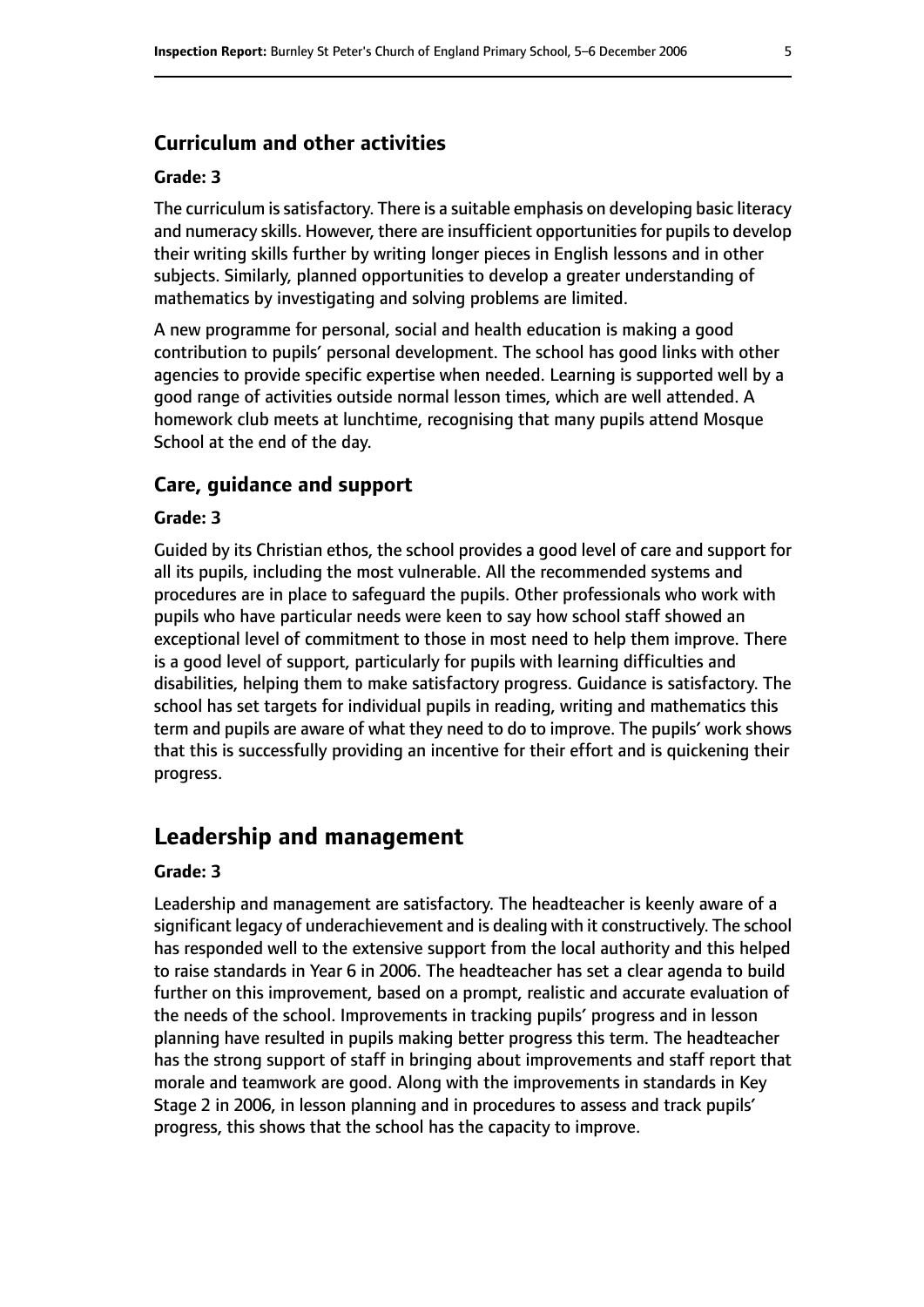New middle managers, leading developments in literacy and numeracy, are providing sound leadership. They are working closely with local authority consultants and are instrumental to the implementation of improved systems to assess and track pupils' progress. The governing body provides sound support for the school and is well aware of the improvements needed. There has been some improvement in the provision for the Foundation Stage since the last inspection.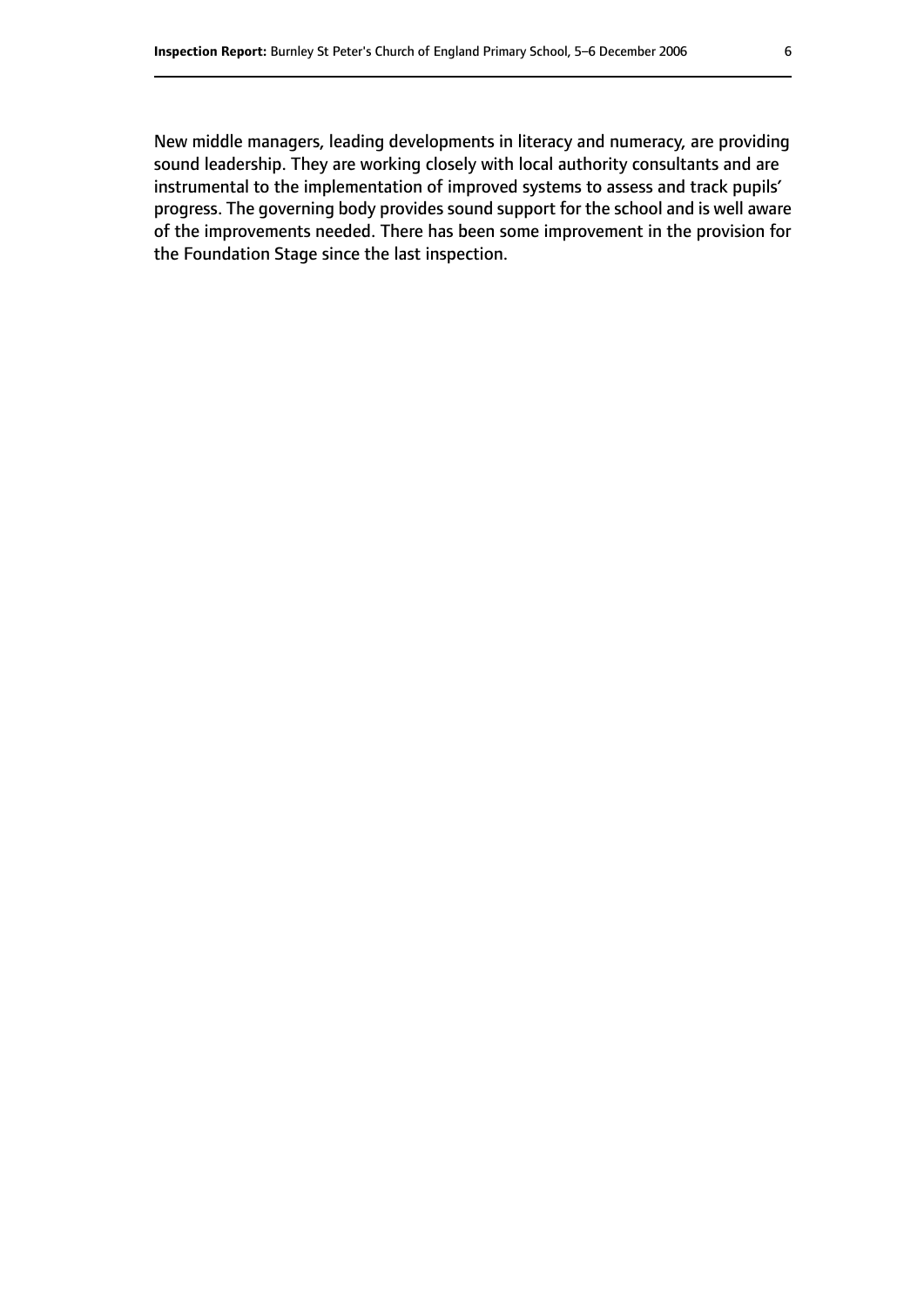**Any complaints about the inspection or the report should be made following the procedures set out inthe guidance 'Complaints about school inspection', whichis available from Ofsted's website: www.ofsted.gov.uk.**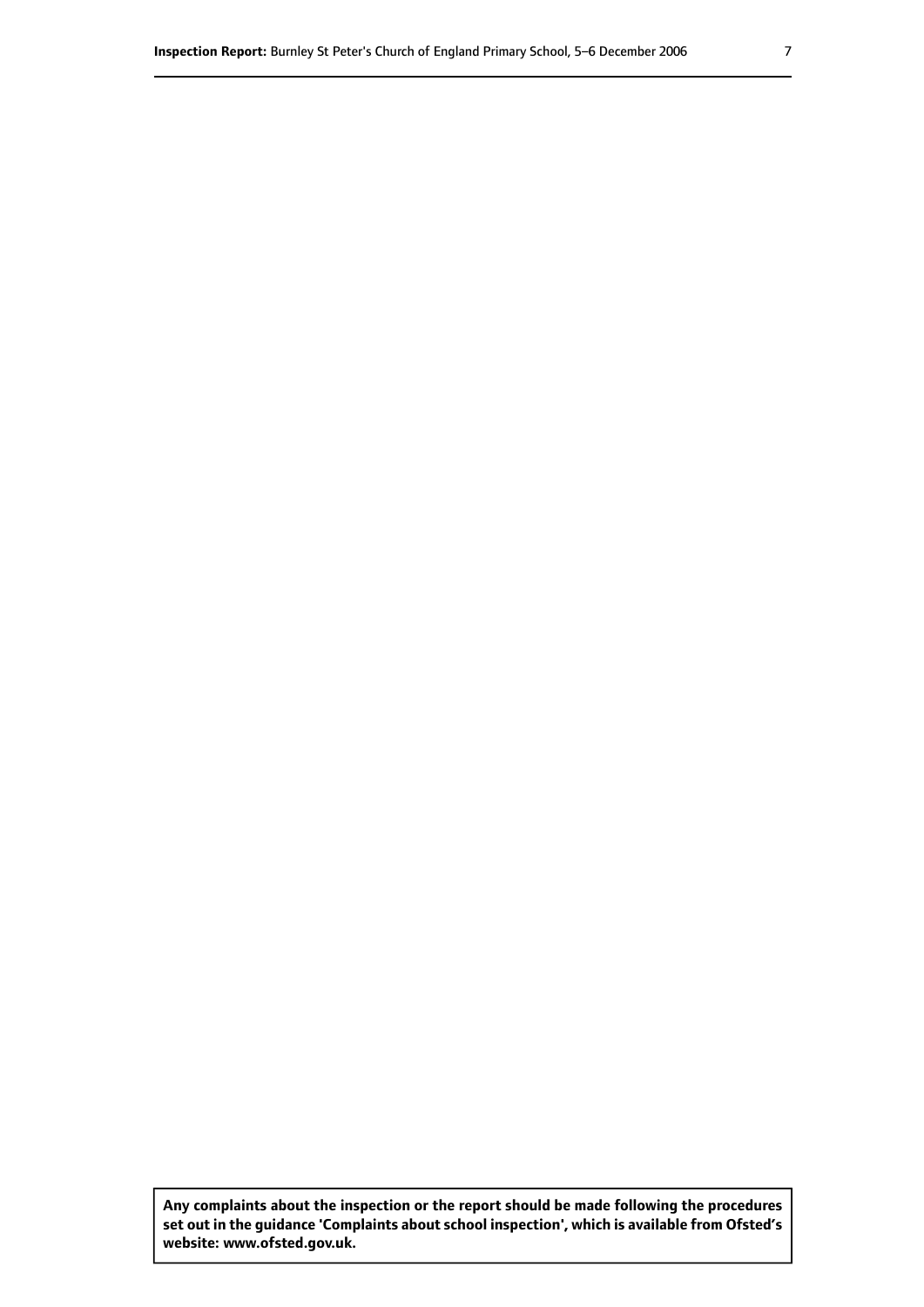# **Inspection judgements**

| Key to judgements: grade 1 is outstanding, grade 2 good, grade 3 satisfactory, and grade 4 | School         |
|--------------------------------------------------------------------------------------------|----------------|
| inadeauate                                                                                 | <b>Overall</b> |

## **Overall effectiveness**

| How effective, efficient and inclusive is the provision of education, integrated<br>care and any extended services in meeting the needs of learners? | 4   |
|------------------------------------------------------------------------------------------------------------------------------------------------------|-----|
| How well does the school work in partnership with others to promote learners'<br>well-being?                                                         |     |
| The quality and standards in the Foundation Stage                                                                                                    |     |
| The effectiveness of the school's self-evaluation                                                                                                    |     |
| The capacity to make any necessary improvements                                                                                                      |     |
| Effective steps have been taken to promote improvement since the last<br>inspection                                                                  | Yes |

## **Achievement and standards**

| How well do learners achieve?                                                                               |  |
|-------------------------------------------------------------------------------------------------------------|--|
| The standards <sup>1</sup> reached by learners                                                              |  |
| How well learners make progress, taking account of any significant variations between<br>groups of learners |  |
| How well learners with learning difficulties and disabilities make progress                                 |  |

## **Personal development and well-being**

| How good is the overall personal development and well-being of the<br>learners?                                  |  |
|------------------------------------------------------------------------------------------------------------------|--|
| The extent of learners' spiritual, moral, social and cultural development                                        |  |
| The behaviour of learners                                                                                        |  |
| The attendance of learners                                                                                       |  |
| How well learners enjoy their education                                                                          |  |
| The extent to which learners adopt safe practices                                                                |  |
| The extent to which learners adopt healthy lifestyles                                                            |  |
| The extent to which learners make a positive contribution to the community                                       |  |
| How well learners develop workplace and other skills that will contribute to<br>their future economic well-being |  |

## **The quality of provision**

| How effective are teaching and learning in meeting the full range of the<br>learners' needs?          |  |
|-------------------------------------------------------------------------------------------------------|--|
| How well do the curriculum and other activities meet the range of needs<br>and interests of learners? |  |
| How well are learners cared for, guided and supported?                                                |  |

 $^1$  Grade 1 - Exceptionally and consistently high; Grade 2 - Generally above average with none significantly below average; Grade 3 - Broadly average to below average; Grade 4 - Exceptionally low.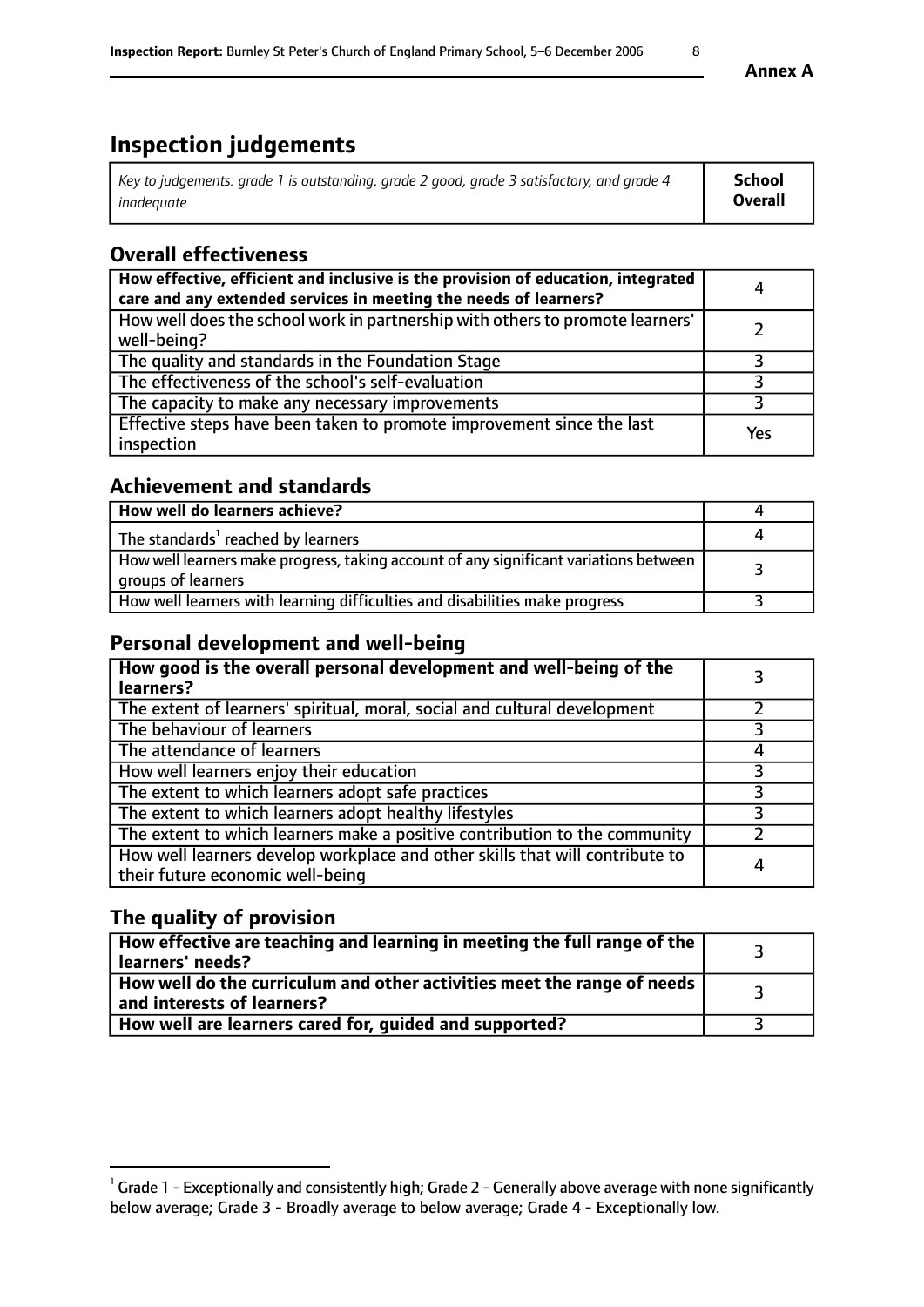# **Leadership and management**

| How effective are leadership and management in raising achievement<br>and supporting all learners?                                              | 3         |
|-------------------------------------------------------------------------------------------------------------------------------------------------|-----------|
| How effectively leaders and managers at all levels set clear direction leading<br>to improvement and promote high quality of care and education |           |
| How effectively performance is monitored, evaluated and improved to meet<br>challenging targets                                                 | 3         |
| How well equality of opportunity is promoted and discrimination tackled so<br>that all learners achieve as well as they can                     |           |
| How effectively and efficiently resources, including staff, are deployed to<br>achieve value for money                                          | 4         |
| The extent to which governors and other supervisory boards discharge their<br>responsibilities                                                  | 3         |
| Do procedures for safeguarding learners meet current government<br>requirements?                                                                | Yes       |
| Does this school require special measures?                                                                                                      | <b>No</b> |
| Does this school require a notice to improve?                                                                                                   | Yes       |